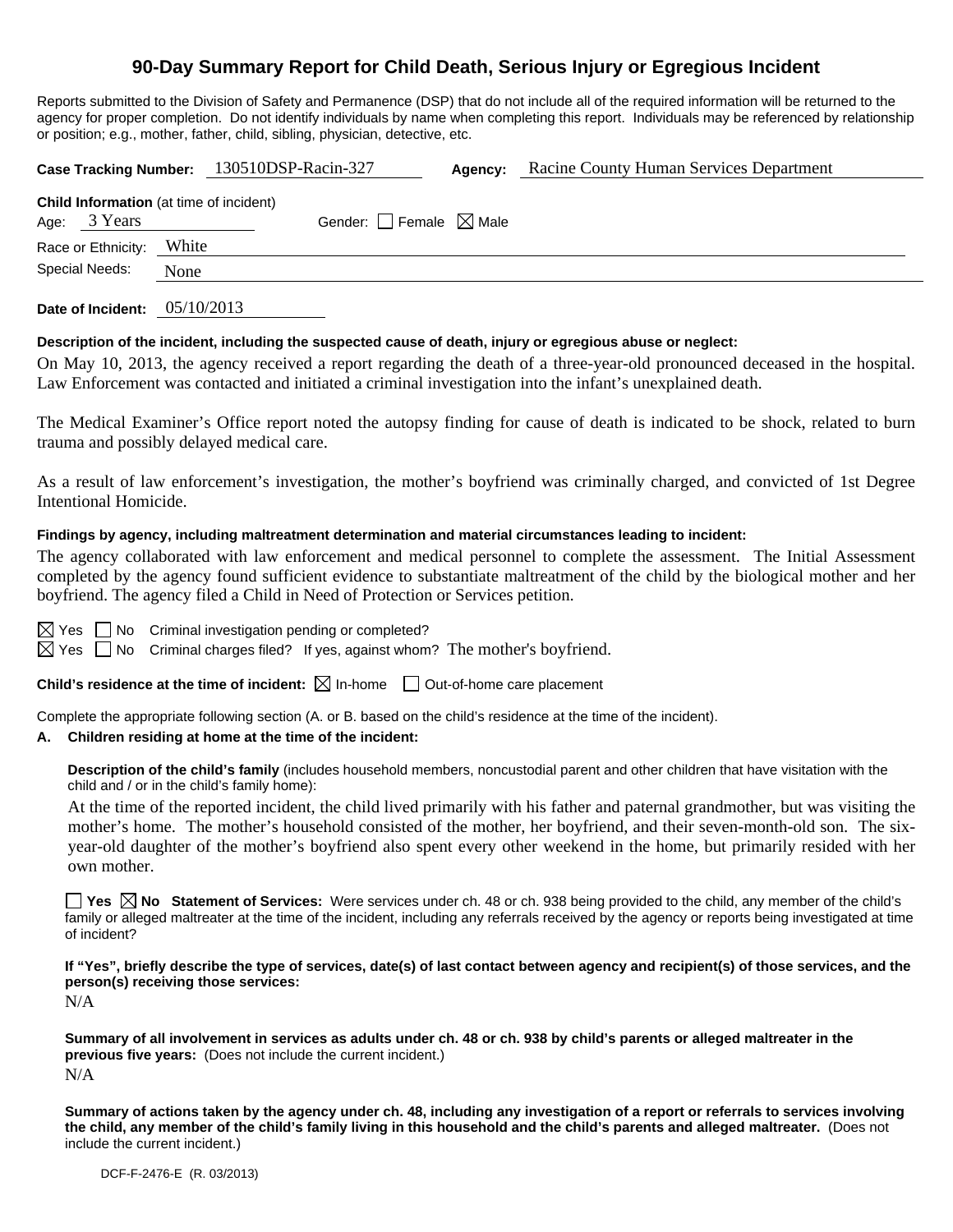(Note: Screened out reports listed in this section may include only the date of the report, screening decision, and if a referral to services occurred at Access. Reports that do not constitute a reasonable suspicion of maltreatment or a reason to believe that the child is threatened with harm are not required to be screened in for an initial assessment, and no further action is required by the agency.)

On December 18, 2012, the agency screened out a CPS Report.

On February 5, 2013, the agency screened out a CPS Report.

On March 15, 2013, the agency received a CPS report that was screened in alleging neglect of the child by a relative. The agency completed an assessment and the allegations were unsubstantiated. An offer of services was made to the father who declined. The relative was referred to community resources and the agency closed the case.

**Summary of any investigation involving the child, any member of the child's family and alleged maltreater conducted under ch. 48 or ch. 938 and any services provided to the child and child's family since the date of the incident:** 

The agency collaborated with law enforcement and medical personnel to complete the assessment. The Initial Assessment completed by the agency found sufficient evidence to substantiate maltreatment of the child by the biological mother and her boyfriend. The agency filed a Child in Need of Protection or Services petition.

#### **B. Children residing in out-of-home care (OHC) placement at time of incident:**

**Description of the OHC placement and basis for decision to place child there:**  N/A

**Description of all other persons residing in the OHC placement home:**  N/A

**Licensing history:** Including type of license, duration of license, summary of any violations by licensee or an employee of licensee that constitutes a substantial failure to protect and promote the welfare of the child. N/A

**Summary of any actions taken by agency in response to the incident:** (Check all that apply.)

| $\boxtimes$ | Screening of Access report                           | Attempted or successful reunification             |
|-------------|------------------------------------------------------|---------------------------------------------------|
|             | Protective plan implemented                          | Referral to services                              |
| $\Box$      | Initial assessment conducted                         | Transportation assistance                         |
|             | Safety plan implemented                              | Collaboration with law enforcement                |
| N<br>M<br>M | Temporary physical custody of child                  | Collaboration with medical professionals          |
|             | Petitioned for court order / CHIPS (child in need of | Supervised visitation                             |
|             | protection or services)                              | Case remains open for services                    |
| $\Box$      | Placement into foster home                           | Case closed by agency                             |
| $\boxtimes$ | <b>Placement with relatives</b>                      | Initiated efforts to address or enhance community |
| ⊠           | Ongoing Services case management                     | collaboration on CA/N cases                       |
|             |                                                      | Other (describe):                                 |
|             |                                                      |                                                   |

#### **FOR DSP COMPLETION IF RECORD OR ON-SITE REVIEW WAS UNDERTAKEN:**

**Summary of policy or practice changes to address issues identified based on the record or on-site review of the incident:**  Under the Child Welfare Disclosure Act (Section 48.981(7)(cr), Stats.), the DSP completes a 90-day review of the agency's practice in each case reported under the Act. In accordance with the DCF Memo Series 2010-13, dated December 7, 2010 pertaining to the Child Welfare Case Review Protocol, the DSP will completed a records review in case # 130510DSP-Racin-327.

## **Recommendations for further changes in policies, practices, rules or statutes needed to address identified issues based on the record or on-site review:**

\_\_\_\_\_\_\_\_\_\_\_\_\_\_\_\_\_\_\_\_\_\_\_\_\_\_\_\_\_\_\_\_\_\_\_\_\_\_\_\_\_\_\_\_\_\_\_\_\_\_\_\_\_\_\_\_\_\_\_\_\_\_\_\_\_\_\_\_\_\_\_\_\_\_\_\_\_\_\_\_\_\_\_\_\_\_\_\_\_\_\_\_\_\_\_\_\_\_\_\_\_\_\_\_\_\_\_\_\_\_\_\_\_

None at this time.

 $\Box$  Yes  $\boxtimes$  No  $\Box$  Not Applicable This 90-day summary report completes the Division of Safety and Permanence (DSP) action on this case.